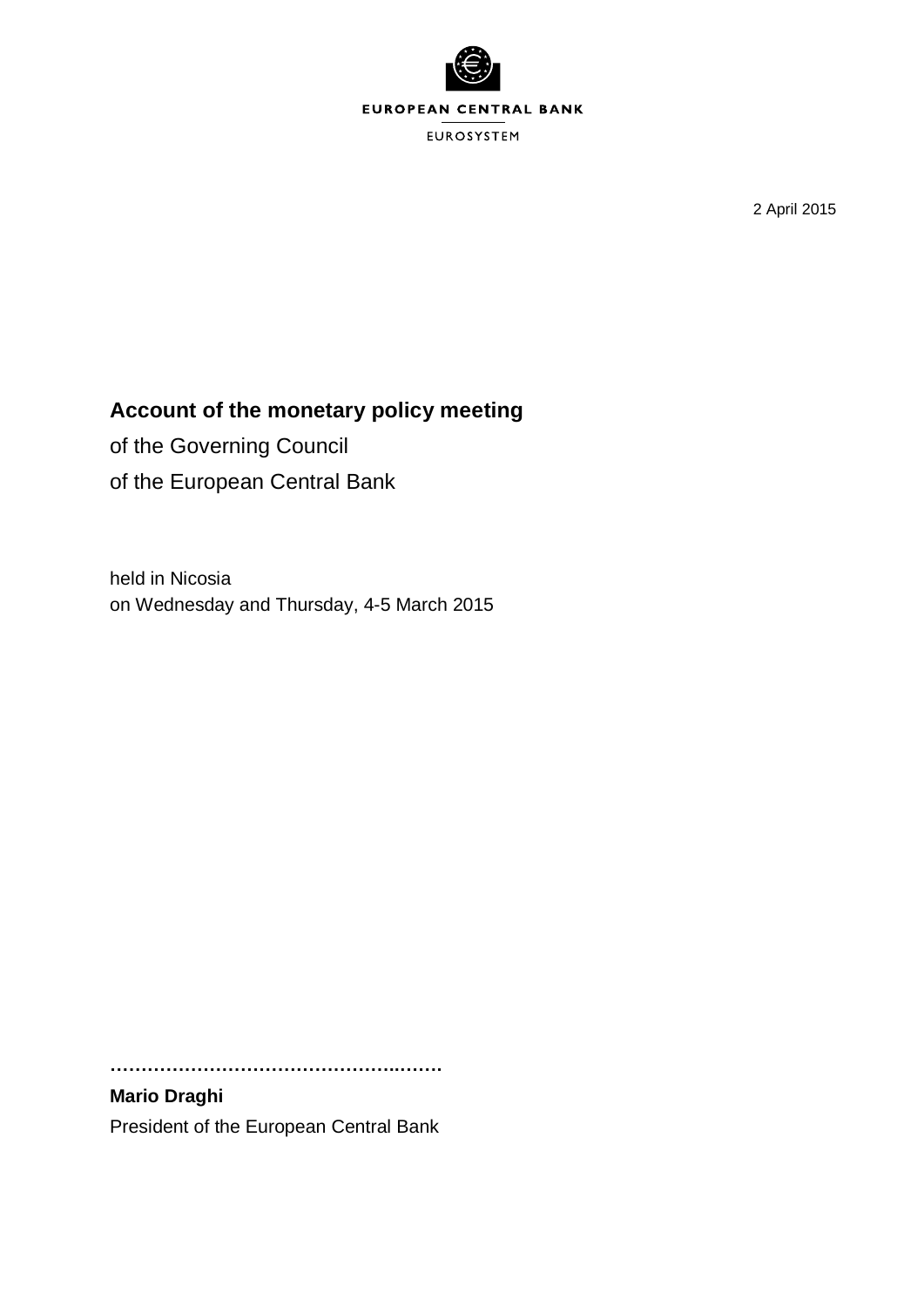# **1. Review of financial, economic and monetary developments and policy options**

## *Financial market developments*

Mr Cœuré reviewed recent financial market developments.

Since the Governing Council's previous monetary policy meeting on 21-22 January 2015, the announcement of the ECB's expanded asset purchase programme (APP) had had a significant impact on euro area financial markets, contributing to lower government bond yields and money market rates, particularly at longer maturities, while the euro had depreciated further against the US dollar especially in the days leading up to the meeting.

With the decision to expand the APP, augmenting the existing private sector asset purchase programmes with a public sector purchase programme (PSPP), euro area government bond yields had continued to trend lower, declining to all-time lows in most jurisdictions, with more bond yields turning negative since the 21-22 January meeting. At the same time, sovereign yield curves had flattened further. Intra-euro area sovereign yield spreads had narrowed after the initial widening recorded in the weeks following the January monetary policy meeting of the Governing Council. Market-based inflation expectations, for example as measured by the fiveyear forward inflation-linked swap rate five years ahead, had initially risen following the announcement of the expanded APP but had subsequently declined, reversing most of the increase, to stand marginally above 1.60% at the beginning of March.

Euro area equity markets had continued to perform strongly after the expanded APP announcement.

As regards the implementation of the programme, market participants had highlighted the potential scarcity of bonds to be purchased under the PSPP, citing two main factors. First, net issuance from euro area jurisdictions over the life of the programme was expected to be modest, as already reflected in the pricing of term repos at significantly negative levels in some markets, pointing to expected scarcity of certain types of collateral. Second, in the view of market participants, the euro area government bond investor base could be reluctant to sell its holdings due to regulatory constraints, a lack of attractive investment alternatives and institutional investors managing "buy-and-hold" portfolios.

Greek markets had experienced some episodes of high volatility in response to unfolding events, but contagion to other euro area government bond markets had remained limited.

Purchases under the third covered bond purchase programme (CBPP3) and the ABS purchase programme (ABSPP) had amounted to €51.2 billion and €3.5 billion respectively, as at Friday, 27 February 2015. In line with seasonal patterns, public issuance of covered bonds had rebounded in January and had remained sustained. The issuance had been more broad-based in terms of issuers and jurisdictions and also of a longer average maturity than previously observed. Secondary market spreads had continued to narrow for covered bonds across most euro area jurisdictions, particularly for Spain and Italy. Purchases under the ABSPP had remained low which, according to market participants, could be attributed to several factors. Supply had remained subdued, as many banks reportedly had more attractive funding alternatives than ABSs and saw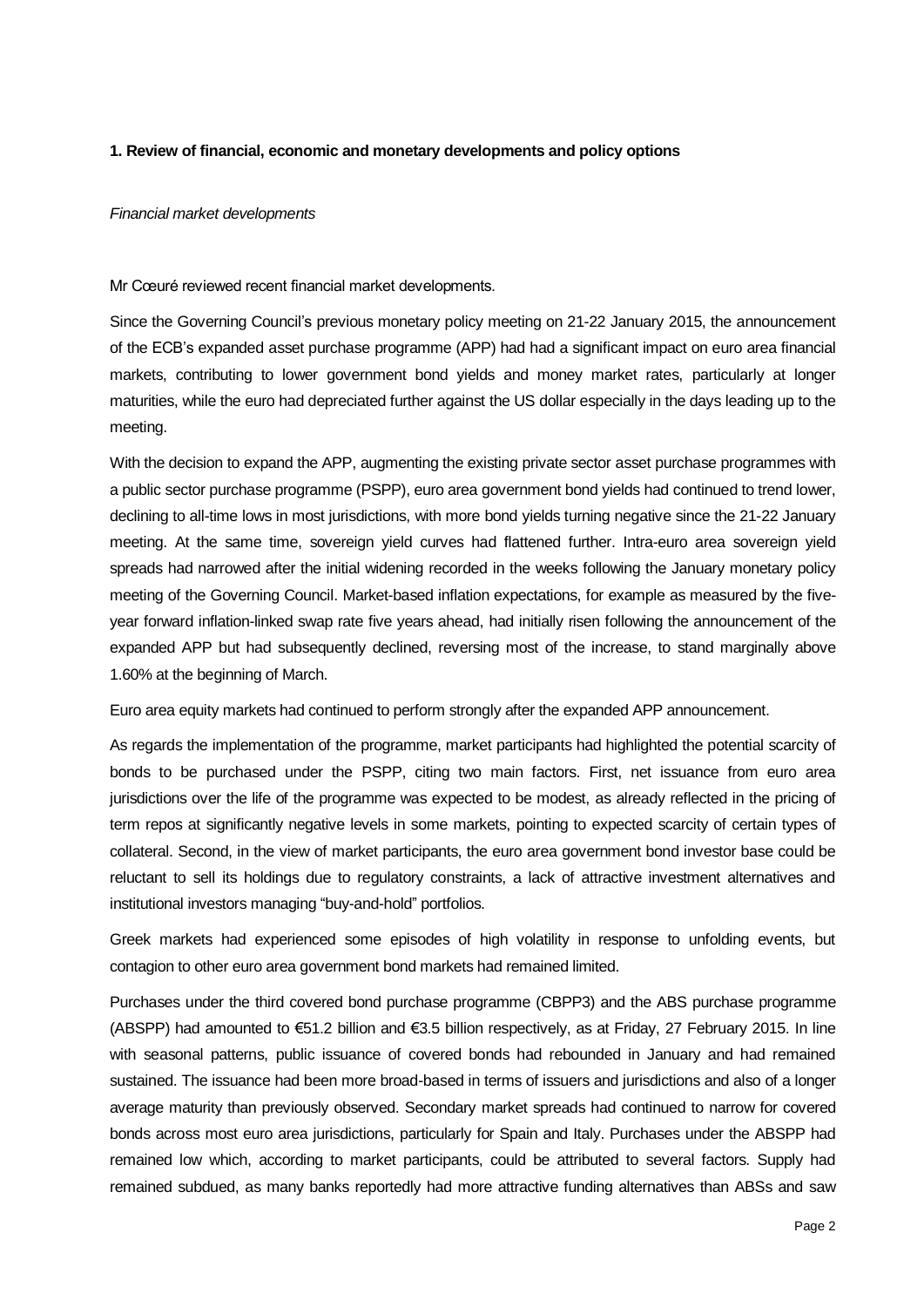limited scope for capital relief via ABS issuance given the absence of progress in the regulatory framework. A pick-up in new issuance was foreseen, while activity in the secondary ABS market was structurally thin and the market characterised by buy-and-hold behaviour.

As regards Eurosystem credit operations, the maturity of the two three-year longer-term refinancing operations (LTROs) on 29 January and 26 February 2015 had not had much of an impact on the level of excess liquidity, as the maturing operations had been, to a large extent, rolled over into shorter Eurosystem liquidity-providing operations. Furthermore, developments in autonomous factors had also affected the level of excess liquidity favourably. Combined with the monetary policy decisions taken at the 21-22 January meeting, the level of excess liquidity had put further downward pressure on money market rates. Since then, the three-month EURIBOR and the one-year EURIBOR had continued to decline and had reached new lows of 3.8 basis points and 2.3 basis points respectively, in part reflecting expectations of ample excess liquidity going forward. The EONIA had stood at levels between -4 and -6 basis points for most of the period, not far from the historical low of -8.5 basis points. In the repo markets, short-term rates for general collateral had stood between -10 basis points and -15 basis points.

Regarding market measures of monetary policy expectations, the EONIA swap curve had declined by 6 basis points for maturities of longer than two years on expectations that the expanded APP would maintain significant excess liquidity over a longer horizon.

As regards currency market developments, the euro's exchange rate against the US dollar had been relatively stable for most of the period since the previous monetary policy meeting, before depreciating in the days immediately before the Governing Council meeting in Nicosia. Looking forward, market participants expected a further depreciation of the euro due to the divergence of the monetary policy stances in the United States and in the euro area, after recent improvements in the US labour market had brought forward market expectations about the first increase in the federal funds rate. In addition, according to market participants, the widening of the USD/EUR cross-currency basis spread, in particular for maturities of over two years, had been mostly driven by the expected increase in excess liquidity in the euro area following the implementation of the expanded APP and the notable increase in euro-denominated issuance by non-European institutions benefiting from favourable issuing conditions, even after swapping the proceeds into US dollars.

In Switzerland, since the Swiss National Bank's decision on 15 January 2015 to discontinue the minimum exchange rate of CHF 1.20 per euro, the Swiss franc had depreciated from CHF 1.00 to CHF 1.07 against the euro, thus pointing to a correction after the Swiss currency's initial, very sharp appreciation following the decision.

At the end of February, the exchange rate of the Danish krone against the euro had again moved closer to its central rate within ERM II, as inflows into the krone had slowed in response to the policy measures taken by the Danish authorities to defend the central rate.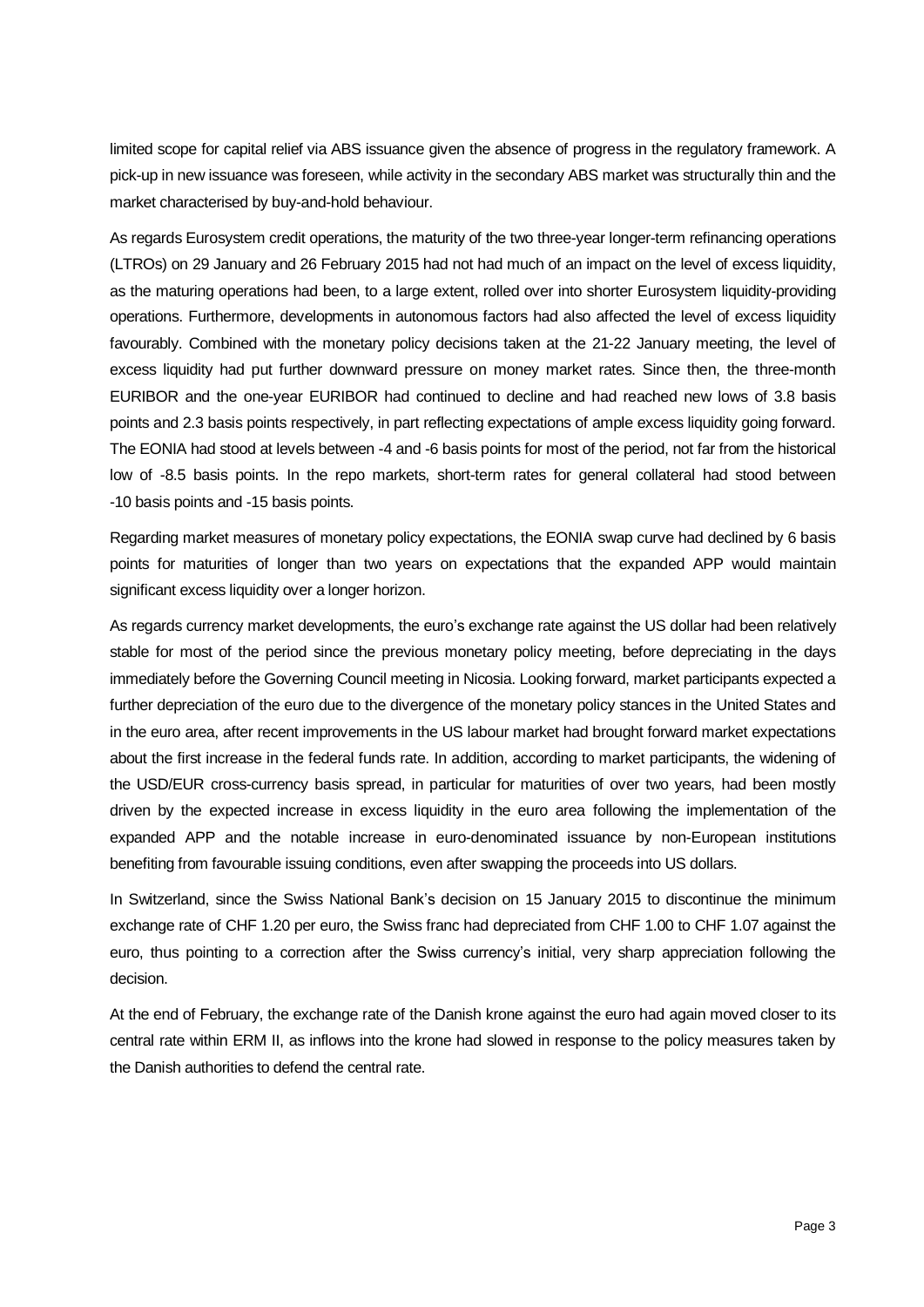*The global environment and economic and monetary developments in the euro area*

Mr Praet reviewed the global environment and recent economic and monetary developments in the euro area.

The recovery in the global economy was expected to continue but to remain uneven across regions. After weakening slightly in the fourth quarter of 2014, the momentum of global growth had shown signs of stabilising in early 2015, supported by previous declines in oil prices. Similarly, the global Purchasing Managers' Index (PMI) for new export orders pointed to sustained growth at the start of 2015, after some moderation in the fourth quarter of 2014. Annual OECD CPI inflation had fallen to 0.5% in January 2015, driven by a negative contribution from energy prices, although excluding food and energy it had decreased only slightly to 1.7%. Since the Governing Council's monetary policy meeting on 21-22 January 2015, Brent crude oil prices had risen by 26% to stand at around USD 61 per barrel on 3 March 2015, still roughly 50% below their mid-2014 peak. Non-energy commodity prices had declined by 3%, mainly owing to developments in metal prices. The euro had depreciated by 4% in bilateral terms against the US dollar and by 2.2% in nominal effective terms.

For the euro area, real GDP had risen by 0.3%, quarter on quarter, in the fourth quarter of 2014. While no breakdown was as yet available, short-term indicators and available country data suggested that both domestic demand and exports had continued to provide impetus to growth. The modest growth dynamics in the euro area over recent quarters had mainly been driven by low investment activity in the context of continued weak corporate profits, ample spare capacity and uncertainty about the growth outlook. Although output had been growing in recent quarters and the unemployment rate had been declining from its peak in 2013, there was still considerable slack in the economy.

Available indicators pointed to an ongoing economic recovery at the beginning of 2015. The composite output PMI and the European Commission's economic sentiment indicator had improved in both January and February and stood, on average, above their respective levels in the fourth quarter of 2014. Private consumption dynamics appeared to have held up, as both the volume of retail sales and new car registrations had risen sharply in January. In addition, consumer confidence had risen markedly in January and February, reaching pre-crisis levels.

As regards labour markets, employment had risen by 0.2%, quarter on quarter, in the third quarter of 2014 and labour productivity per person employed had increased by 0.2% on an annual basis. The unemployment rate had decreased further, by 0.1 percentage point to 11.2% in January 2015, following similar declines in the previous two months. Survey data pointed to continued moderate employment growth in the fourth quarter of 2014 and in the first quarter of 2015.

The March 2015 ECB staff macroeconomic projections for the euro area foresaw annual real GDP increasing by 1.5% in 2015, 1.9% in 2016 and 2.1% in 2017. Compared with the Eurosystem staff macroeconomic projections published in December 2014, the projections for real GDP growth in 2015 and 2016 had been revised upwards, reflecting the favourable impact of lower oil prices, the weaker effective exchange rate of the euro and the impact of the ECB's non-standard monetary policy measures taken since June 2014. To capture and assess the full impact of these measures on the macroeconomic outlook, a more comprehensive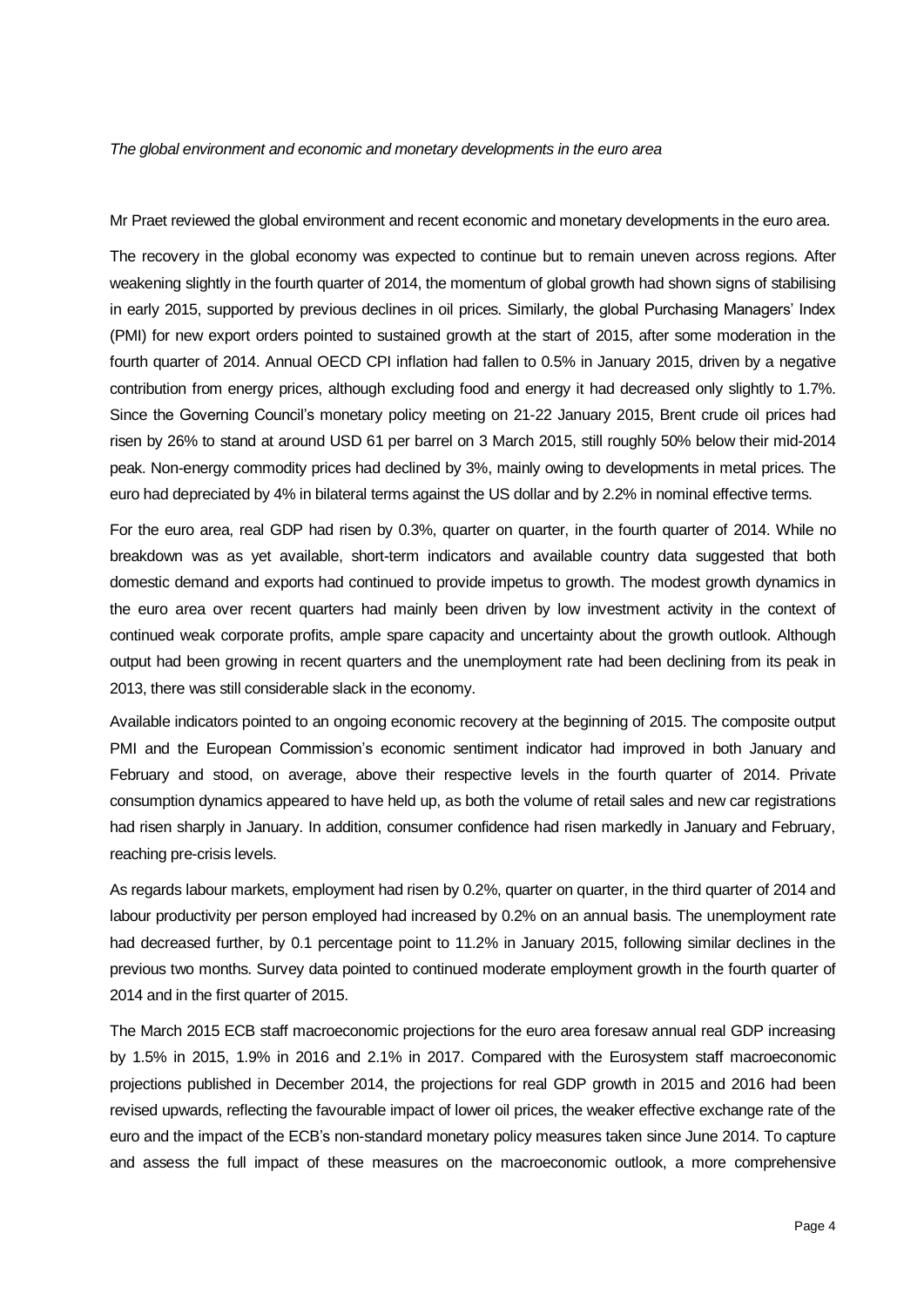approach had been adopted to include also those channels of transmission that are usually not fully captured by the standard modelling framework used in the projection exercise, such as a portfolio rebalancing channel, certain expectational channels and real-financial feedback loops.

Turning to prices, inflation in the euro area had remained very low and the short-term outlook was subdued. According to Eurostat, euro area annual HICP inflation had fallen to -0.2% in December 2014 and to -0.6% in January 2015. In February, according to Eurostat's flash estimate, it had rebounded to -0.3%, mainly reflecting a higher annual rate of change of the energy and food components. HICP inflation excluding energy and food had stood at 0.6% in February, unchanged from January and 0.1 percentage point lower than in December 2014.

PMI survey data on input and output prices in the manufacturing and services sectors had shown a slight rebound in February, after a substantial drop in January. The February data had been closer to the levels observed in December but continued to point to subdued price pressures in the months ahead. Similarly, European Commission survey data on selling prices across all the main sectors of the euro area economy had pointed to a pick-up, particularly in the retail sector.

Producer price developments had remained very subdued. The annual rate of change in industrial producer prices excluding energy and construction had declined further to -0.7% in January, after -0.4% in December and -0.1% in November. Producer price inflation for non-food consumer goods, which tended to lead nonenergy industrial goods price inflation, had declined in January compared with December and November. At the same time, the annual rate of change in import prices for intermediate goods had been positive for the third consecutive month and the annual rate of change in import prices for non-food consumer goods had increased following the depreciation of the euro. The annual rate of change in producer prices for consumer food had continued to decline since mid-2014.

Looking ahead, the latest available information suggested that annual HICP inflation rates were likely to remain very low or negative for some time. This reflected mainly previous declines in US dollar-denominated oil prices, which were only partly offset by the recent depreciation of the euro. Looking further ahead, the upward slope of the oil price futures curve implied that the downward impact of the decline in oil prices would fade later this year. This, together with the expected recovery in demand, the impact of the non-standard monetary policy measures taken since June 2014 and the depreciation of the euro, would continue to support a gradual increase in inflation rates.

The March 2015 ECB staff macroeconomic projections for the euro area foresaw annual HICP inflation at 0.0% in 2015, 1.5% in 2016 and 1.8% in 2017. In comparison with the Eurosystem staff macroeconomic projections published in December 2014, the inflation projection for 2015 had been revised downwards, mainly reflecting the past fall in oil prices. In contrast, the inflation projection for 2016 had been revised slightly upwards, also reflecting the expected impact of recent monetary policy measures.

As regards measures of longer-term inflation expectations, the ECB Survey of Professional Forecasters for the first quarter of 2015 indicated that the expected five-year-ahead inflation rate was 1.77%. Medium and longterm market-based measures, such as forward inflation-linked swap rates, had broadly stabilised since the previous monetary policy meeting.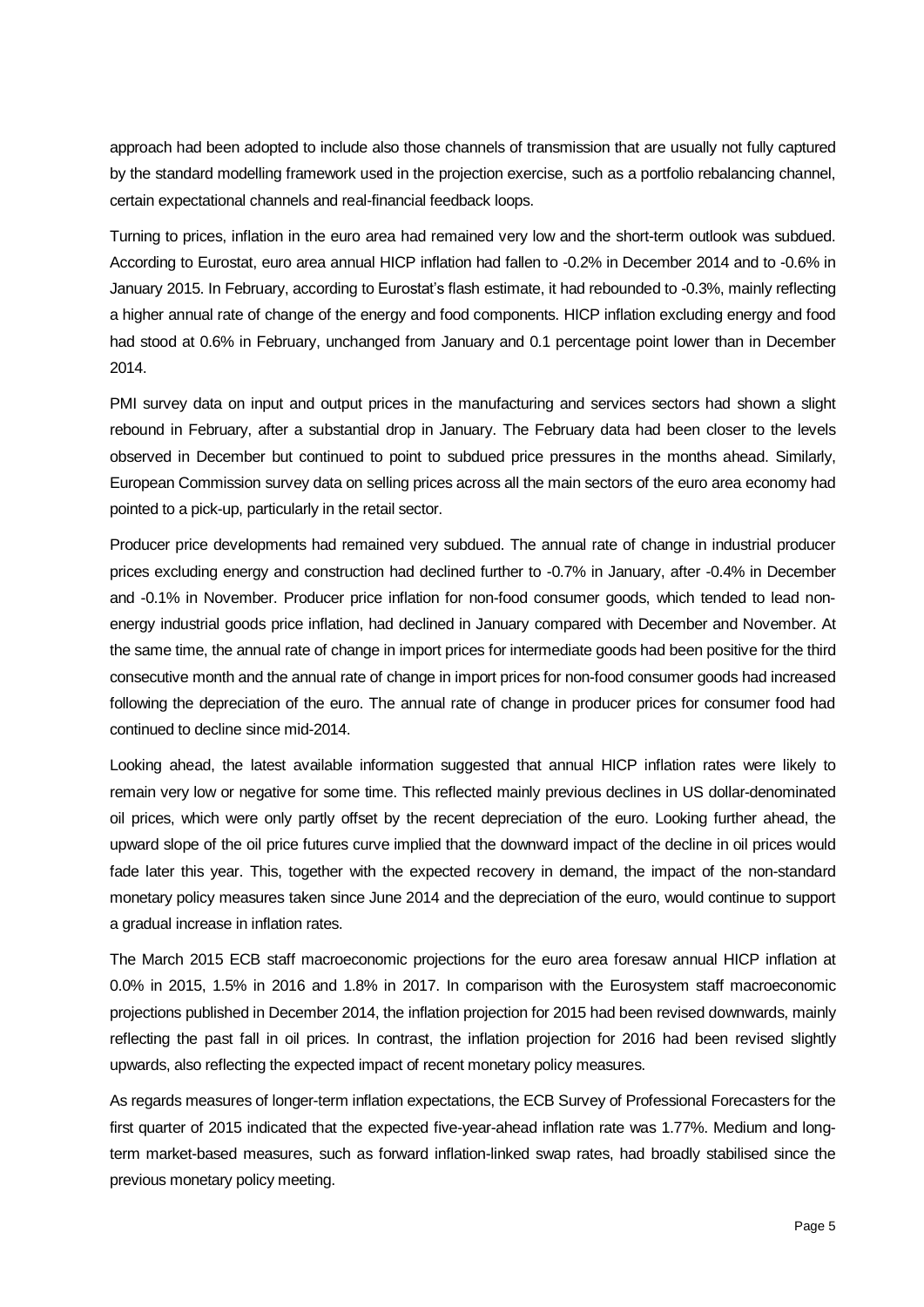Regarding monetary and financial conditions, the EONIA forward curve had remained at values close to zero for the past few months at very short maturities, while it had declined further at longer maturities. Long-term sovereign bond yields in the euro area had also declined further following the announcement of the expanded APP. Euro area stock prices had increased strongly over the period. Bank lending rates had declined sharply since summer 2014, with the nominal cost of bank borrowing for non-financial corporations (NFCs) declining for two consecutive quarters and continuing to fall in January 2015.

Money and loan growth had recovered further, albeit at low levels. The annual growth rate of M3 had increased to 4.1% in January 2015 from 3.8% in December. This was mainly driven by M1, in particular overnight deposits, while other short-term deposits continued to exert a drag on monetary dynamics. These substitution effects could be partly explained by the very low interest rates. The annual growth rate of M1 reached a robust 9.0% in January, which was consistent with a recovery in the euro area in the coming quarters.

The recovery in loan dynamics had also continued. The annual rate of change in loans to NFCs originated by monetary financial institutions (MFIs), adjusted for loan sales and securitisation, had continued to improve in January 2015, rising to -0.9% from -1.1% in December 2014, after -1.4% in November and -1.6% in October. The annual growth rate of loans to households originated by MFIs, adjusted for loan sales and securitisation, had increased slightly in January to 0.9%, from 0.8% in December. On an annual basis, MFIs had continued to increase their securities portfolios. The 12-month cumulated net purchases of securities by euro area MFIs had remained positive in January on account of larger holdings of domestic sovereign bonds and reduced net redemptions of private securities.

Turning to other M3 counterparts, the annual flows of MFIs' net external assets had moderated further in January 2015 from their historical peak in mid-2014. The ongoing reduction in longer-term MFI liabilities (excluding capital and reserves), which stood at an annual rate of change of -5.7% in January, after -5.5% in December, had contributed significantly to the increase in annual M3 growth.

Regarding fiscal policies, the average euro area fiscal stance was expected to remain broadly neutral.

# *Monetary policy considerations and policy options*

Summing up, Mr Praet noted that economic activity had gained momentum recently and that the latest staff projections pointed to an improved outlook for euro area economic growth, although surrounded by downward risks. In addition, euro area HICP inflation was expected to return gradually towards levels below, but close to, 2% over the policy-relevant horizon, supported by the pronounced easing of the monetary policy stance resulting from the non-standard monetary policy measures adopted by the Governing Council since last June. Cross-checking the results of the economic analysis with the evidence from the monetary analysis, money and credit dynamics had strengthened further and were also consistent with the outlook of a slowly improving environment for euro area growth and inflation. All in all, the Governing Council's decisions of 22 January 2015 had made a strong contribution in confronting the risks of too prolonged a period of low inflation and had given grounds for confidence. At the same time, the Governing Council had to remain cautious given the very early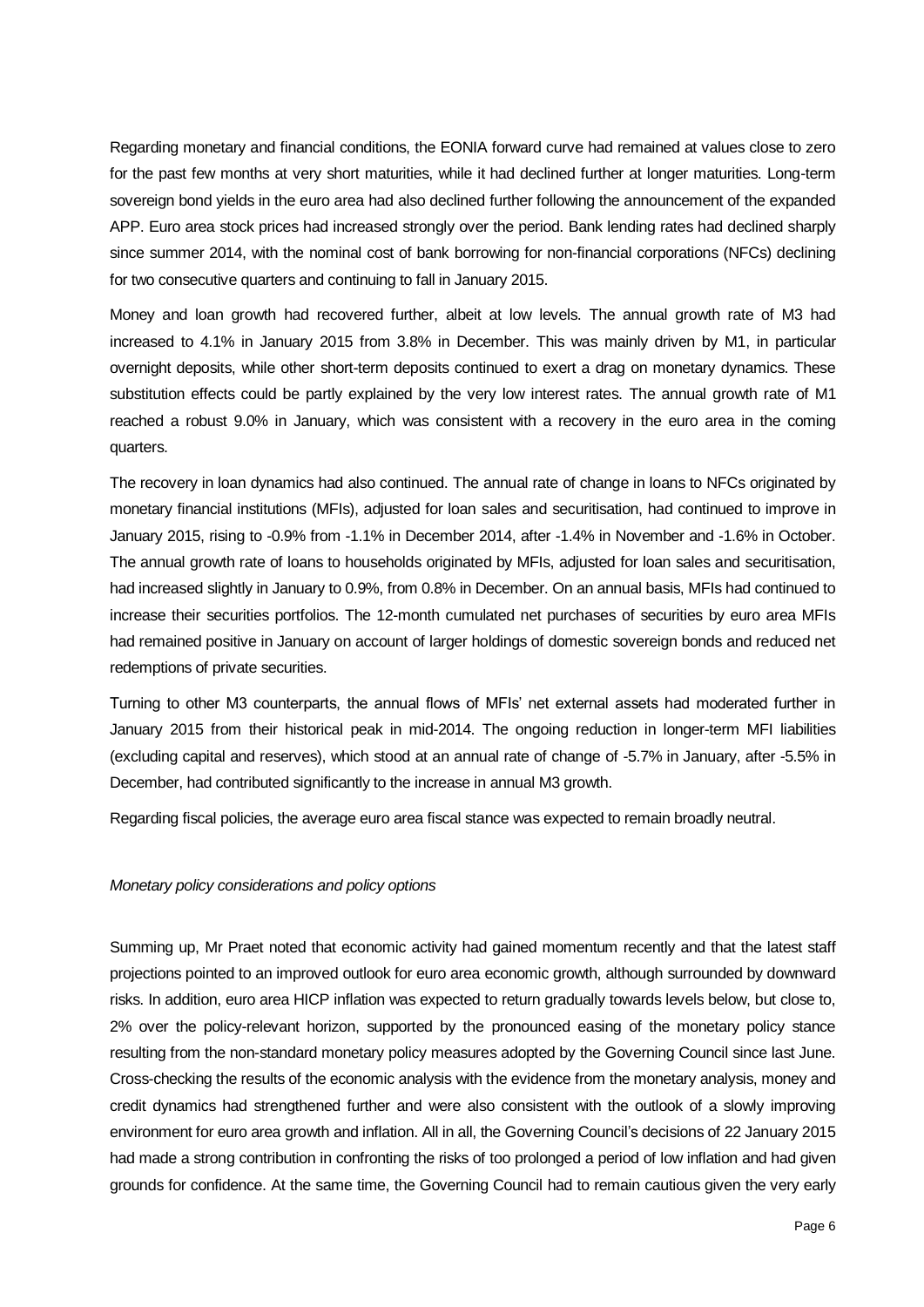stages of the economic recovery and the high degree of uncertainty, particularly regarding the outer years of the projection horizon, which now extended up to 2017.

Assessing policy options for the present meeting, Mr Praet noted that the current state of the economy and expected developments, as well as the baseline outlook for price stability, appeared to be consistent with calibrations underlying the latest monetary policy decisions. Accordingly, he saw no need at the meeting for the Governing Council to reconsider any of the parameters underlying the expanded APP. Nor was it warranted to consider any new policy initiative. Rather, the focus should now be on the decisive implementation of the measures decided previously. At the same time, it was important to recognise that a cyclical economic recovery in the euro area along the lines of the March 2015 ECB staff projections was no grounds for complacency, as important structural challenges remained to be addressed, relating in particular to low potential growth and high structural unemployment.

## **2. Governing Council's discussion and monetary policy decisions**

#### *Economic and monetary analyses*

With regard to the economic analysis, the members of the Governing Council generally shared the assessment of the outlook and risks for economic activity in the euro area provided by Mr Praet in his introduction. The latest economic data and, particularly, survey evidence available up to February 2015 were seen as pointing to a further improvement in economic activity at the beginning of the year. The various monetary policy measures taken by the Governing Council – including previous measures and the recently expanded APP – seemed to have contributed to this general improvement, notably supporting confidence as an important channel in the transmission of monetary policy. There also seemed to be clearer evidence that the past decline in oil prices had had a positive impact on aggregate demand in the short term, while the stimulative growth effect of the euro's depreciation was likely to unfold with some delay. Overall, the evidence was seen as suggesting a gradual broadening and strengthening of the euro area economy going forward.

This assessment was also broadly reflected in the March 2015 ECB staff macroeconomic projections for the euro area, as reported by Mr Praet. Predicated, as they were, on the full implementation of all the measures that had been decided since June 2014, the projections were seen to underpin the Governing Council's commitment and confidence in the effectiveness of the measures, which had since been corroborated by a broad range of financial market variables.

Members took note of the inclusion in the current projection baseline, unlike in previous projection exercises, of the full impact of the non-standard monetary policy measures, which also took into account financial transmission channels not normally captured by the standard projection framework, in addition to effects through the technical assumptions about interest rates, exchange rates and stock prices. The impact of the announcement of the expanded APP on the projections via the technical assumptions had accounted for a significant part of the upward revisions. In this respect, the importance of the methodological step capturing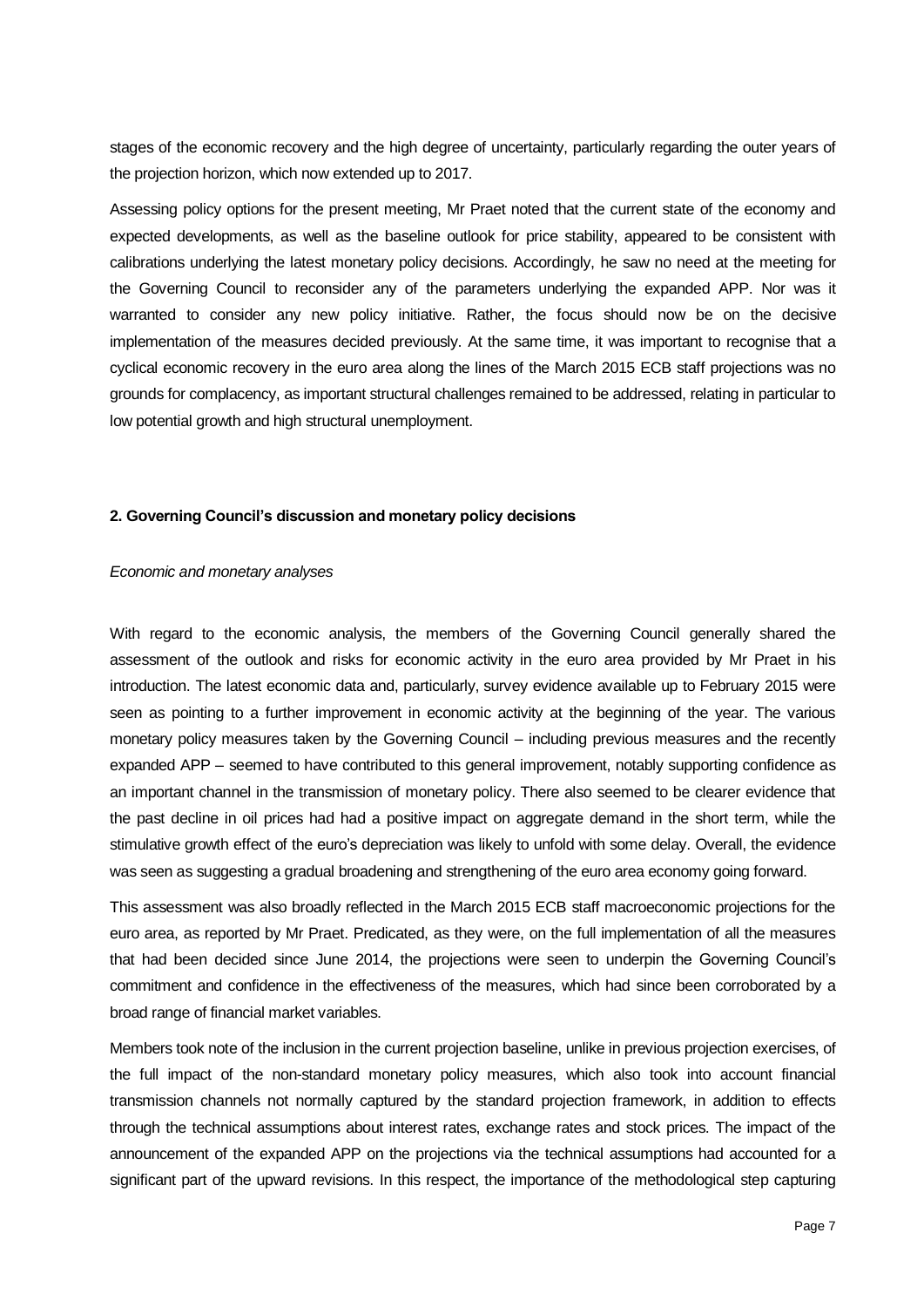additional financial transmission channels should not be overstated, given the rather limited quantitative impact.

In complementing their considerations of the baseline projections, members exchanged a number of views on the growth outlook. In line with Mr Praet's presentation, the cyclical nature of the projected acceleration in growth was emphasised, with potential growth remaining rather modest, underscoring the need for structural reforms to bring about an improvement in potential growth. In addition, it was remarked that the growth outlook for 2017 depended on a number of factors that might become less growth-supportive towards the end of the projection horizon. Specifically, it was not clear to what extent monetary policy would still be as supportive in 2017, taking into account that the monthly purchases of euro area securities under the expanded APP were intended to last until the end of September 2016 and, in any case, until the Governing Council saw a sustained adjustment in the path of inflation consistent with the aim of achieving inflation rates below, but close to, 2%. Moreover, the pick-up in growth over the projection horizon depended on the assumptions of continued low oil prices and a further strengthening in foreign trade. In this regard, the argument was put forward that oil price developments might turn out to be stronger than currently assumed if global demand were to improve considerably. In addition, growth might also be constrained by structural bottlenecks in some countries.

As to the various demand components, a number of factors were cited that might suggest a relatively strong effect of the oil price-induced strengthening of real disposable income on consumption, as embedded in the staff projections. Reference was made to favourable short-term consumption indicators, such as retail trade and car registrations in some euro area countries. A relatively strong consumption effect might also be rationalised by recent monetary policy measures, which might have increased the propensity to consume the oil price-related income gain, by reducing uncertainty, including about possible second-round effects from the oil price decline.

Regarding the euro area's export profile, the view was expressed that a somewhat stronger impact of the euro's depreciation on export growth than currently foreseen could not be excluded, especially for some open economies, where the current exchange rate implied a very notable improvement in price competitiveness. Business investment was expected to contribute to the recovery by gaining momentum over the projection horizon. In the discussion, several considerations were offered to highlight a number of challenges to a swift recovery in business investment. The point was made that the projected trajectory of profits and margins could be seen as optimistic, given firms' continued lack of pricing power. Moreover, even if profits were to develop as foreseen in the projections, it was not clear that retained earnings would necessarily be used to fund investment in the euro area rather than in the rest of the world. Moreover, there was, as yet, little evidence from hard data to support the projected recovery in investment, which seemed to rely on the assumed impact from the low interest rate environment and a recovery in profits, as well as possibly being driven by high equity valuations, implying a low replacement cost of capital according to Tobin's q. The remark was also made that some favourable factors were less relevant for investment spending by small and medium-sized enterprises (SMEs) that had no access to capital markets and might also be more affected by bank lending constraints.

Members exchanged various views on the interaction between structural reforms and the output gap. On the one hand, the point was made that structural reforms, in particular those pertaining to labour markets, might be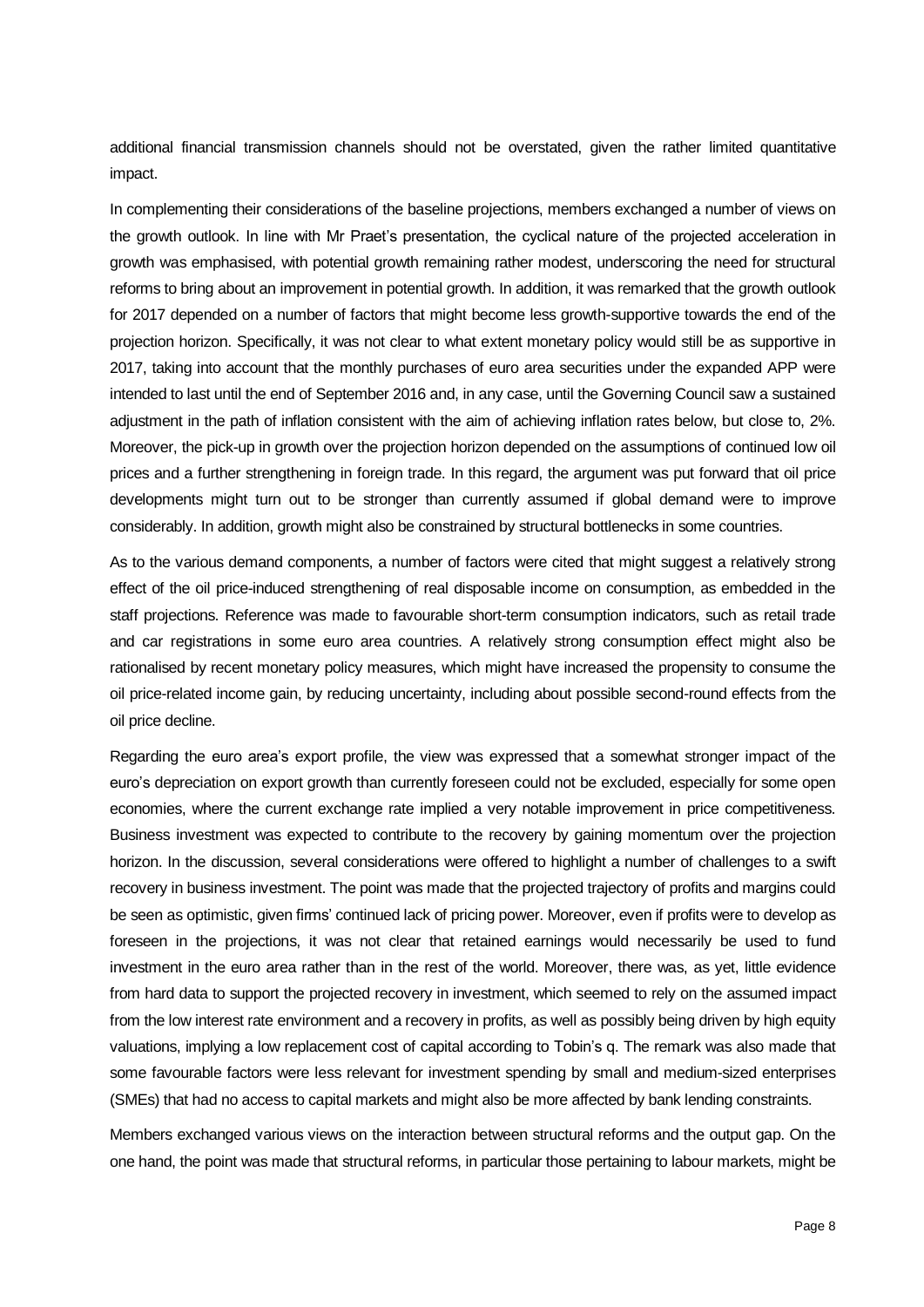expected to widen the output gap initially, as they would raise potential output without a corresponding pick-up in real GDP. On the other hand, it was argued that some structural reform measures in labour and product markets had the potential to generate positive short-run effects on actual growth, notably in the case of the liberalisation of certain markets. Similarly, reforms that made investment more attractive would initially have a strong demand effect before capital formation over time led to an actual increase in potential output. As a result, structural reforms might be seen as increasing inflationary pressures through their positive impact on the output gap in the short run, rather than reducing them. It was, however, acknowledged that it might not be straightforward to identify reform measures that would indeed bring about this effect. In some cases, positive effects on potential output might be very slow to materialise, as in the case of education reform. This would argue in favour of heightened urgency in their implementation. In any case, it was difficult to disentangle potential and cyclical output developments in real time. Reference was made to experience in the United States, which had shown that what had appeared to be structural unemployment had eventually turned out to be cyclical, as soon as aggregate demand started to strengthen. A diagnosis that unemployment was mainly structural in nature should thus not necessarily lead to the policy conclusion that demand-side policies were not needed.

Additionally, in view of the fact that the projection horizon had been extended to 2017, it was stressed that the degree of forecast uncertainty tended to increase with the length of the projection horizon. Uncertainty related not only to the underlying technical assumptions, such as those about oil prices and the exchange rate, and to potential growth and monetary policy in other jurisdictions, but also to the effectiveness of the adopted monetary policy measures. The point was also made that the technical complexities associated with fully incorporating the expanded APP into the projections in all likelihood implied that uncertainties were larger than in previous projection exercises, especially for the outer years of the projection horizon.

Overall, members saw the risks surrounding the euro area economic outlook as remaining on the downside, although they had diminished following recent monetary policy decisions and the fall in oil prices. The downside risks to growth were seen as stemming from geopolitical and political risks inside and outside the euro area. The possibility of weaker than expected investment growth was also considered to be a downside risk. In addition, it was remarked that the materialisation of the baseline scenario depended on a number of assumptions – including the closure of the output gap, a recovery in investment growth, the strengthening of corporate pricing power and a significant pass-through of the fall in oil prices to spending – each of which might be seen as being associated with some downside risks. The question was posed as to whether the strong rebound in the economy, in part also as a result of monetary policy measures, was fully consistent with the underlying financial market assumptions, since expectations of a pronounced recovery in growth appeared not to square easily with interest rates and monetary conditions remaining very accommodative far into the future. At the same time, it could also be argued that, while a constant level of the exchange rate was embedded in the technical assumptions, a further weakening would affect other variables such as export growth and investment activity.

The risk of insufficient progress on structural reforms was also highlighted as a major downside risk. In that context, the argument was advanced that the projected pick-up in growth could weaken incentives for governments to pursue the necessary structural reforms and thereby adversely affect potential growth. The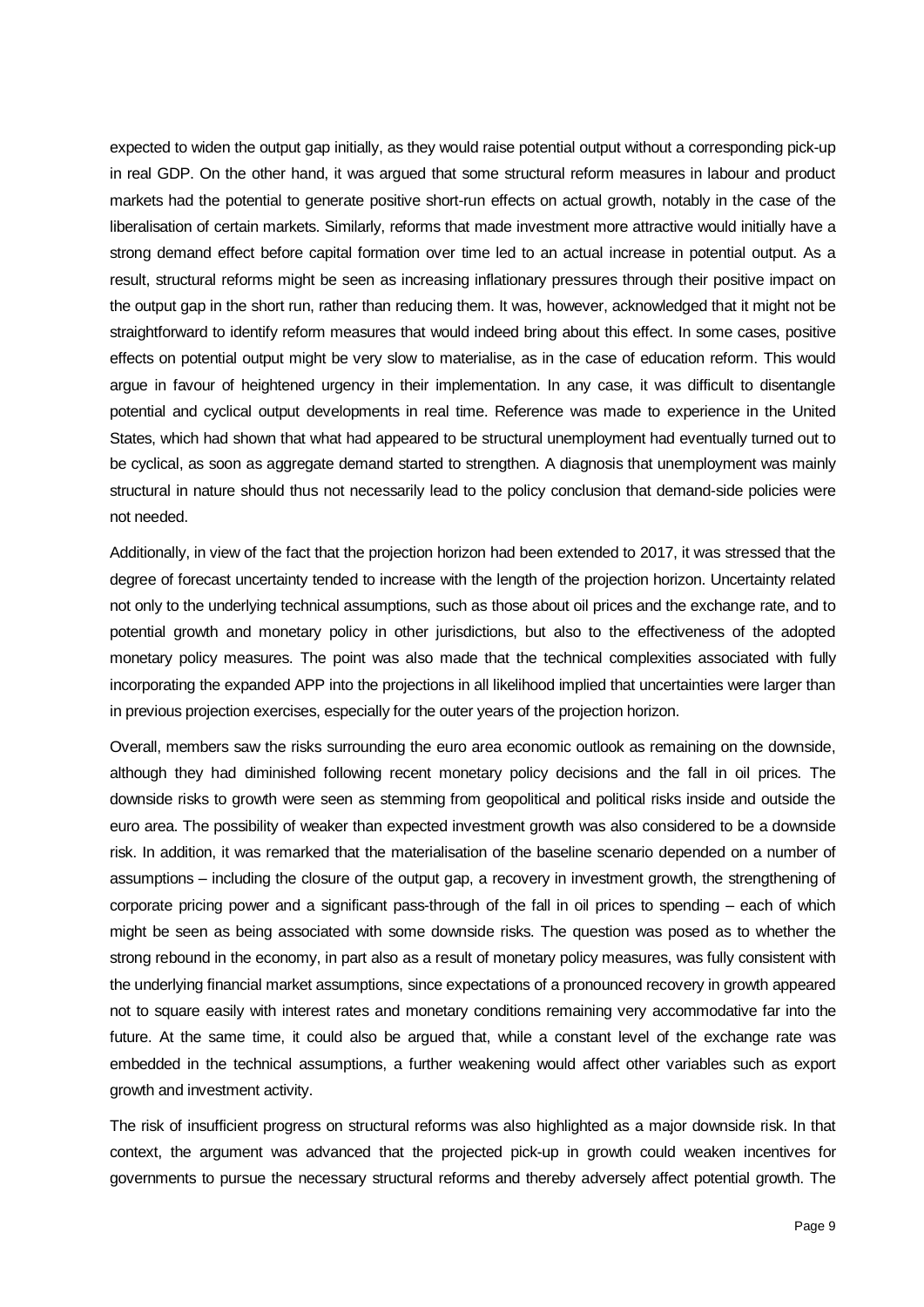remark was made that a cyclical recovery along the lines of the March 2015 ECB staff macroeconomic projections was no cause for complacency, given the low level of potential growth and high structural unemployment, as had been highlighted by Mr Praet in his introduction. The point was also made that the importance of structural reforms for growth in the short term should not be overestimated. It was argued that the sharp contraction in output in 2008-09 had mainly been due to a large negative demand shock, which had been exacerbated by the ensuing weakness in demand owing to deleveraging. Nevertheless, structural reforms were absolutely essential, even if politically difficult to implement, for medium-term growth prospects, not least in view of adverse demographic developments, which called for compensatory efforts to increase total factor productivity.

The issue was raised that the possibility of short-term demand effects emanating from a more contractionary fiscal stance had to be seen in perspective, in the light of the recent decisions by the European Commission in the context of the Stability and Growth Pact. In that respect, it was also remarked that, while the direct impact on growth over the short term of a flexible interpretation of the Stability and Growth Pact was likely to be limited, the negative effect over the medium and long term on the overall credibility of the institutional framework of EMU could potentially be significant. It was remarked that weakening the credibility of the fiscal framework also entailed a risk of a negative impact on the effectiveness of the expanded APP through heightened uncertainty adversely affecting expectations and risk premia. At the same time, the point was made that, from a macroeconomic point of view, one should be cautious in calling for too restrictive a fiscal policy stance at the current juncture.

With regard to price developments, there was broad agreement with the assessment presented by Mr Praet in his introduction. Reference was made to the fact that the inflation outturn for February was above the projected levels for the first time following a long series of lower than expected outcomes, but at the same time there was also a lack of clear improvement on the nominal side. On the basis of the current information and prevailing futures prices for oil, annual HICP inflation could be expected to remain very low or negative in the months ahead. Later in 2015 inflation rates could be expected to start increasing again, supported inter alia by the favourable impact of recent monetary policy measures on aggregate demand. This assessment was also broadly reflected in the March 2015 ECB staff projections as presented by Mr Praet earlier in the meeting.

In their discussion of the inflation outlook, the members put forward a number of considerations and challenges. Regarding the relatively pronounced rebound in inflation rates over the projection horizon, it was pointed out that this was largely a reflection of base effects related to the past sharp decline in oil prices, which was assumed not to continue. The crucial role of external factors, notably oil prices and the exchange rate, in driving inflation developments over the projection horizon was highlighted, and their effect was expected to be temporary. The expected contribution of lagged exchange rate effects in bringing inflation rates close to 2% in 2017 was singled out in particular. Some caution was expressed concerning the degree to which the pick-up in inflation rates could be expected to be maintained in 2017 and beyond the projection horizon.

It was remarked that recent wage agreements in a large euro area country confirmed that second-round effects stemming from the past decline in oil prices were likely to be contained in that Member State and any overall effect on prices was therefore likely to be limited. Accordingly, the past sharp fall in oil prices had thus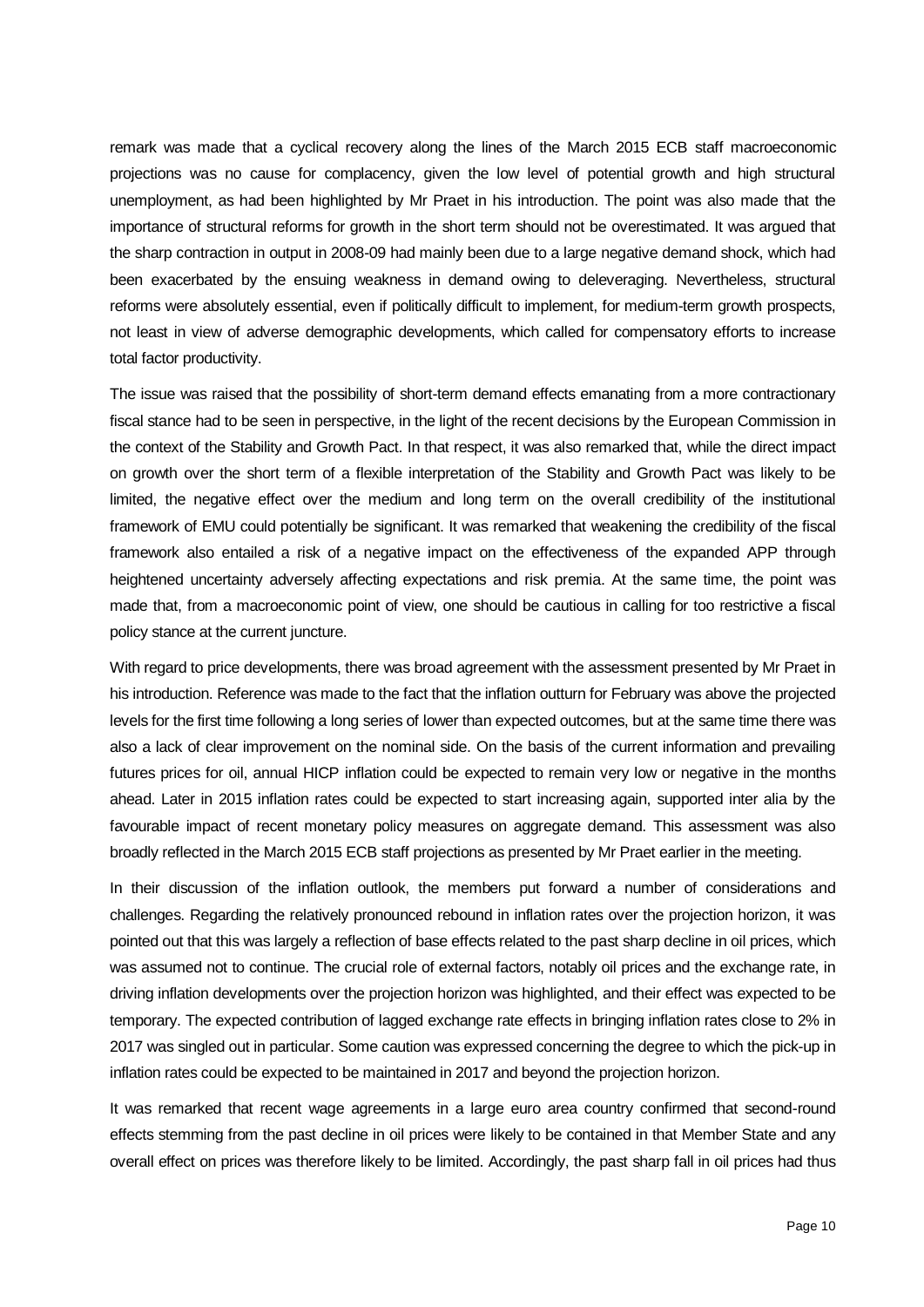far had no visible impact on wage negotiations in a country where nominal rigidities did not limit the scope for downward adjustment in wage settlements. In several other countries, such downward adjustments might be limited by nominal rigidities, implying that wage developments would not fully reflect the past decline in oil prices. Some comments were also made about the key role in the March 2015 projections of developments in profit margins in bringing inflation back into line with the Governing Council's aim of achieving inflation rates below, but close to, 2%.

The members exchanged views regarding the risks surrounding the inflation projections. It was observed that, while the projected reversal in the inflation trend might indeed be the most likely scenario, a number of factors warranted close monitoring. These included the trend in global inflation and the possibility that the past decline in oil prices might be more persistent than currently envisaged. In any case, the Governing Council would continue to monitor closely all relevant factors, including the pass-through of its monetary policy measures, geopolitical developments, exchange rate developments and energy price developments.

All in all, the members agreed that, even though the March 2015 ECB staff macroeconomic projections suggested that inflation rates would move closer to 2% over the projection horizon, there was no room for complacency. It was underlined that for the baseline scenario to materialise the expanded APP had to be fully implemented and supported by appropriate communication. Moreover, it was essential that structural reforms were ambitiously implemented, in part with a view to supporting private sector decisions conducive to innovation.

With regard to the monetary analysis, the members concurred with the assessment presented by Mr Praet in his introduction that recent data had confirmed a gradual increase in underlying growth in broad money and the continued gradual recovery of loans to NFCs. Despite a gradual improvement, the dynamics of loans to NFCs remained subdued. Annual growth in loans to households increased to 0.9% in January 2015. Recent monetary policy measures were expected to support a further improvement in credit flows.

The view was advanced that the evolution of the monetary data had consistently provided moderately positive news for a number of months. This suggested that the impact of the credit easing package that had been adopted during the course of 2014 was starting to be felt and that comfort could be drawn with respect to the effectiveness of those measures. The question was also raised as to whether the renewed expansion of assets on the MFI balance sheet without a concomitant increase in bank lending, notably associated with an increase in the MFI net external asset position, could be interpreted as a symptom of speculative positions in the banking system, possibly in part as a side effect of the monetary policy programmes in place. It was, however, also noted that a more benign explanation of such developments could be offered, with higher MFI net external assets reflecting capital inflows and external demand for euro area assets.

A cross-check of the outcome of the economic analysis with the signals coming from the monetary analysis broadly confirmed the appropriateness of the further monetary policy accommodation provided with the decisions taken on 22 January 2015. All the monetary policy measures adopted, taken together, should support further improvements in credit flows, provide support to the euro area recovery and bring inflation rates closer to levels below, but close to, 2% over time.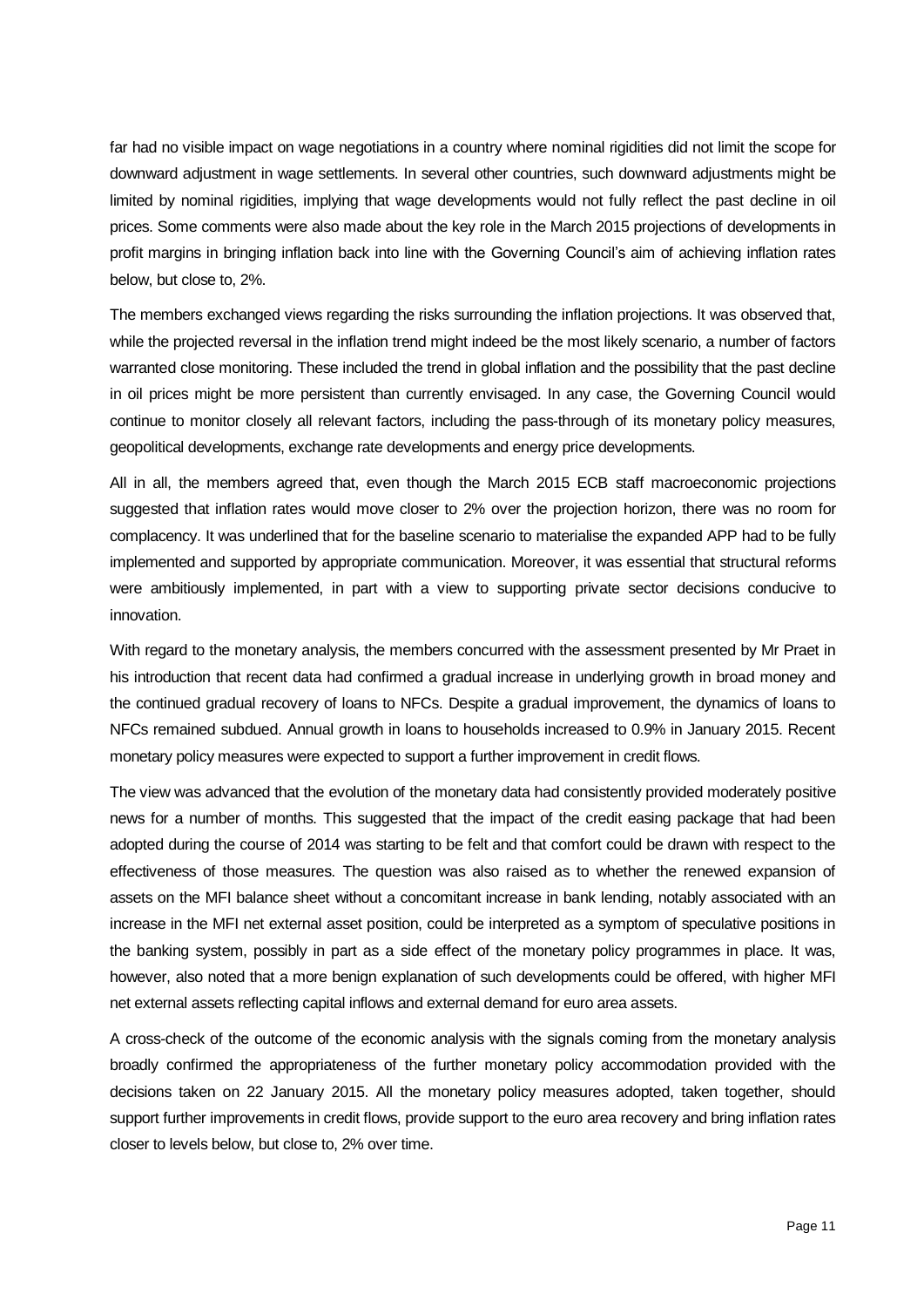With regard to the monetary policy stance, the members generally shared the assessment that significant positive effects from the monetary policy decisions taken on 22 January 2015, in conjunction with the package of measures decided in June-September 2014, could already be seen, namely an easing in financial market conditions and in the cost of external finance for the private economy. Moreover, recent data on economic activity had been somewhat positive and there were signs of a turnaround in inflation dynamics, including a stabilisation in market-based measures of inflation expectations. This provided grounds for "prudent optimism" regarding the scenario of a gradual recovery and a return of inflation rates to levels closer to 2%. It was recalled that the March 2015 ECB staff macroeconomic projections were predicated on the full implementation of all monetary policy measures taken by the Governing Council, including the expanded APP comprising monthly purchases of €60 billion, which were intended to be carried out until the end of September 2016 and, in any case, until the Governing Council saw a sustained adjustment in the path of inflation consistent with the aim of achieving inflation rates below, but close to, 2%. The March 2015 projections should therefore not be interpreted as suggesting that the latest monetary policy measures were less necessary. On the contrary, they confirmed that full implementation of these measures was required to deliver on the Governing Council's mandate. At the same time, the Governing Council would continuously assess the effectiveness of the measures and would regularly review progress towards the attainment of the objectives as evidence accumulated over time.

The favourable financial market impact of the latest measures was highlighted again, particularly with respect to the yield curve and, to a lesser degree thus far, with respect to inflation expectations. This confirmed that the measures were working as intended in anticipation of the start of purchases under the expanded APP, laying the groundwork for a positive scenario. It also underlined the need to fully implement the measures, as otherwise part of the favourable market impact might be reversed. Hence, it was essential for the Governing Council to remain firm, implementing the measures adopted without hesitation until the objectives were reached, in line with its commitment to keep this policy in place for as long as needed.

At the same time, there were various reasons for caution with respect to the materialisation of the March ECB staff projection baseline and to the expected time frame for the non-standard measures, particularly towards the end of the horizon. The high degree of uncertainty surrounding the transmission of non-standard policies and the lack of historical precedent were emphasised, also in view of limited and mixed evidence, thus far, on the impact of earlier non-standard measures. Moreover, other policy areas needed to play their part in supporting a sustained recovery. The view was widely shared that, on the basis of current information, the package of monetary policy measures taken since June 2014, including the expanded APP, was warranted and fully adequate to gradually reach the intended objectives over time. There was therefore no need to consider any new policy initiatives at this stage or to reconsider any of the parameters of the PSPP decided on 22 January 2015. The focus was now on the determined implementation of all the monetary policy measures that had been adopted over recent months.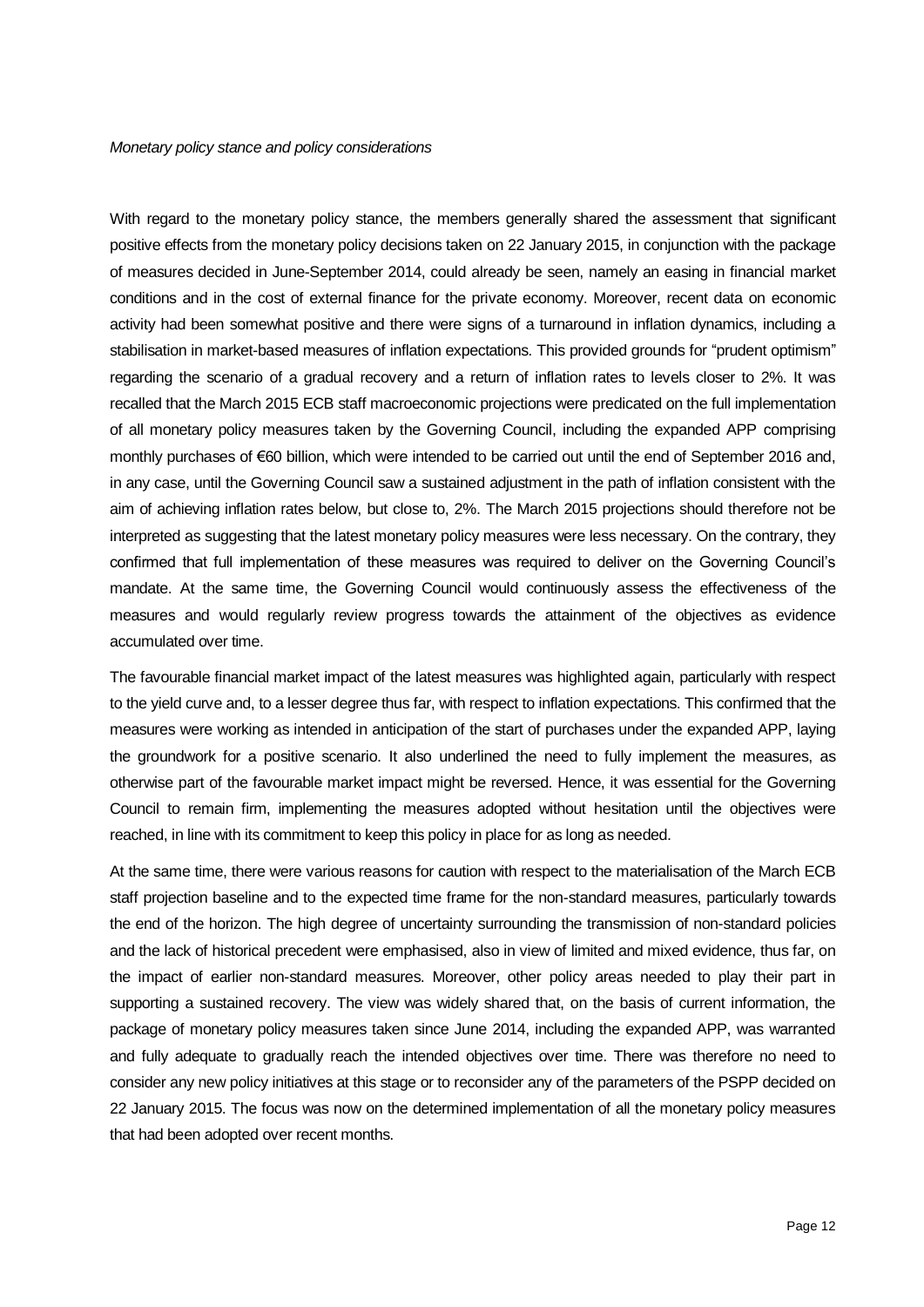A number of reflections were offered on the scope and effectiveness of the purchase programmes as a basis for monitoring their implementation going forward.

Caution was expressed in view of some market perceptions that the deposit rate could fall below -20 basis points, which, it was affirmed, should be regarded by the Governing Council as the effective lower bound.

With respect to the parameters of the PSPP, the possibility of adjusting the issue limit – initially set at 25% – on some future occasion was recalled, in view of possible scope for differentiation according to applicable law on blocking minority clauses in collective action clauses in different jurisdictions.

Regarding the envisaged maturity profile of purchases, it was underlined that conducting purchases in the same proportions across the yield curve appeared appropriate to safeguard market neutrality. However, the behaviour of bond holders in different segments of the yield curve could differ significantly and needed to be taken into account. This called for close monitoring of the impact of purchases on interest rates and on different investor "habitats" along the yield curve.

With regard to purchases from non-resident holders, the remark was made that in this case the transmission channel of the additional liquidity provided would not operate in the same way as typically assumed for domestic holding sectors, but would depend on the use made of the extra liquidity injected, while in any case a stimulus was to be expected, either via a rebalancing of portfolios into other euro area assets or via an impact through the exchange rate channel.

More broadly, attention was drawn to the need to carefully monitor changes in the operation of financial markets over the coming years in the context of evolving financial structures in reaction to non-standard policies, unusual constellations of yields and changes in risk appetite, in conjunction with regulatory reforms. Understanding such changes would be important from the perspective of financial stability, but it was also seen as essential for assessing the transmission mechanisms for monetary policy geared to price stability.

Overall, the sentiment was widely shared that with the January 2015 monetary policy decisions the Governing Council had added a sizeable further stimulus and had now deployed almost the full range of the instruments at the disposal of monetary policy in support of the economic recovery to deliver on its price stability mandate. To complement the measures taken by the ECB, determined policy action was needed in other policy areas. A strong message to governments was warranted to seize the opportunity for a renewed impetus for structural reforms to boost potential growth. In this context, it was also felt that greater efforts were needed at the European level to explain clearly that structural supply-side measures were aimed at increasing productivity, competitiveness and employment, and hence welfare in the longer term, even if possible adverse short-term impacts on demand could not be ruled out.

With regard to fiscal policies, members underlined that full and consistent implementation of the Stability and Growth Pact was key for confidence in Europe's fiscal framework. While it was judged that the Governing Council should not interfere with the application of the fiscal rules on a case-by-case basis, which was the prerogative of the European Commission, concerns were expressed about a tendency in recent decisions to exercise greater discretion in the implementation of the legal provisions and to use flexibility to the maximum extent. Doubts about the enforcement of the Stability and Growth Pact were seen to increase uncertainty and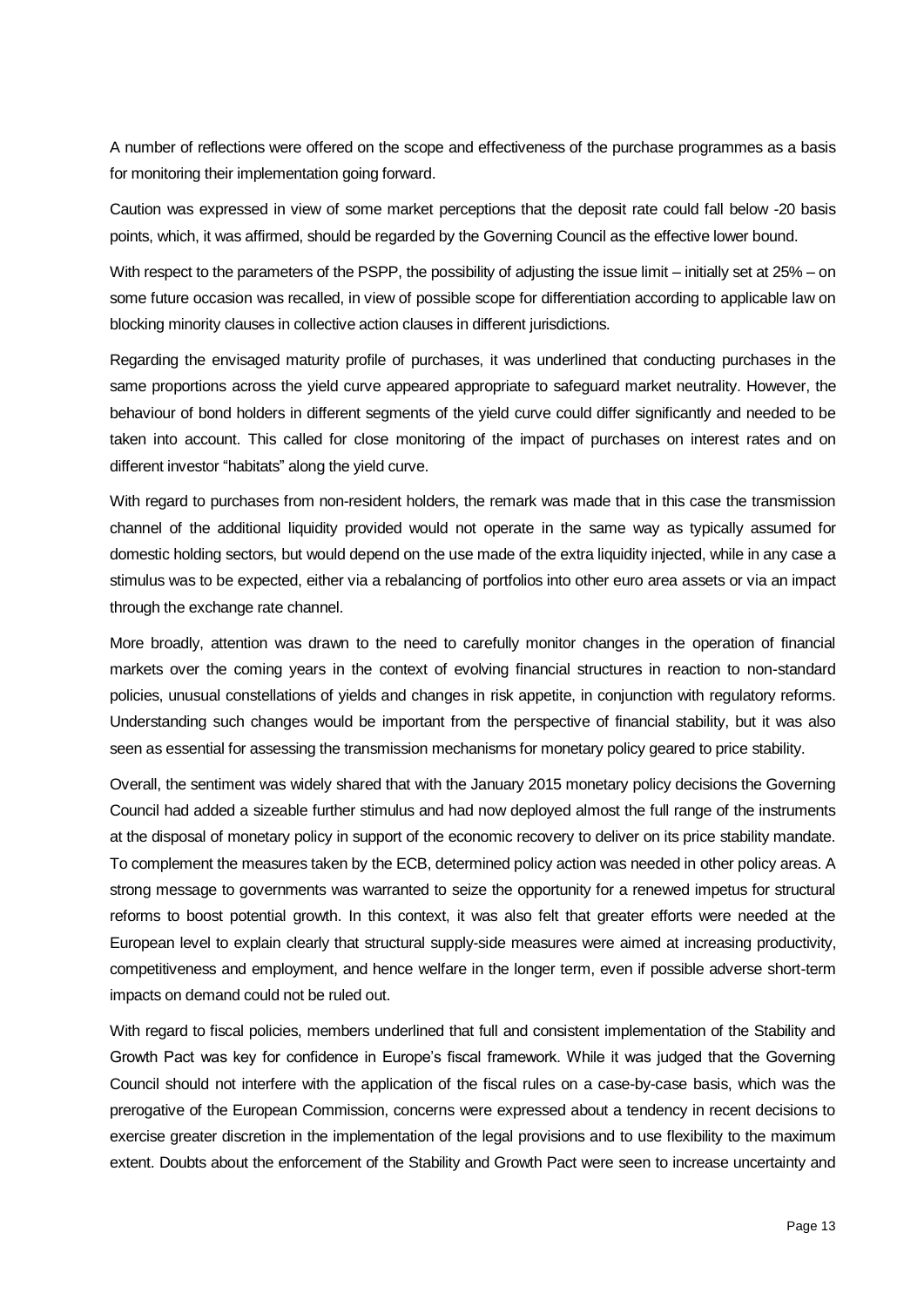to risk weakening further the credibility of the fiscal framework over time. It was widely felt that lasting damage to confidence from a weakening of the rules-based approach would far outweigh any rather limited short-term gains that could conceivably arise by supporting activity via a loosening of the aggregate fiscal stance, as opposed to a full and consistent implementation of the rules at present and in future. However, a view was also put forward that, from a macroeconomic perspective, the recent decisions by the European Commission were defendable and appeared to be in line with the broadly neutral fiscal stance as entailed in the projections. Overall, there was broad agreement that the Governing Council should send a firm message on the need for full and consistent implementation of the fiscal rules.

# *Monetary policy decisions and communication*

Taking into account the foregoing, on a proposal from the President, the Governing Council decided that the interest rate on the main refinancing operations and the interest rates on the marginal lending facility and the deposit facility would remain unchanged at 0.05%, 0.30% and -0.20% respectively.

With regard to the PSPP, the Governing Council adopted the ECB Decision on a secondary markets public sector asset purchase programme, establishing the PSPP and its eligibility criteria (ECB/2015/10).

Regarding implementation issues related to the PSPP, the Governing Council also decided on the initial list of eligible agencies located in the euro area, which would apply from 5 March 2015. This initial list of eligible entities may be amended following the Governing Council meeting on 15 April 2015, based on monetary policy considerations and duly reflecting risk management aspects. The Governing Council furthermore decided on the list of eligible international organisations and multilateral development banks located in the euro area. Both lists would be included in the communication provided by the ECB on its website on "Implementation aspects of the public sector purchase programme".

The members of the Governing Council subsequently finalised the introductory statement, which the President and the Vice-President would, as usual, deliver at the press conference following the end of the current Governing Council meeting.

Introductory statement

<http://www.ecb.europa.eu/press/pressconf/2015/html/is150305.en.html>

Related press and web releases

<http://www.ecb.europa.eu/press/pr/date/2015/html/pr150305.en.html>

<http://www.ecb.europa.eu/mopo/liq/html/pspp.en.html>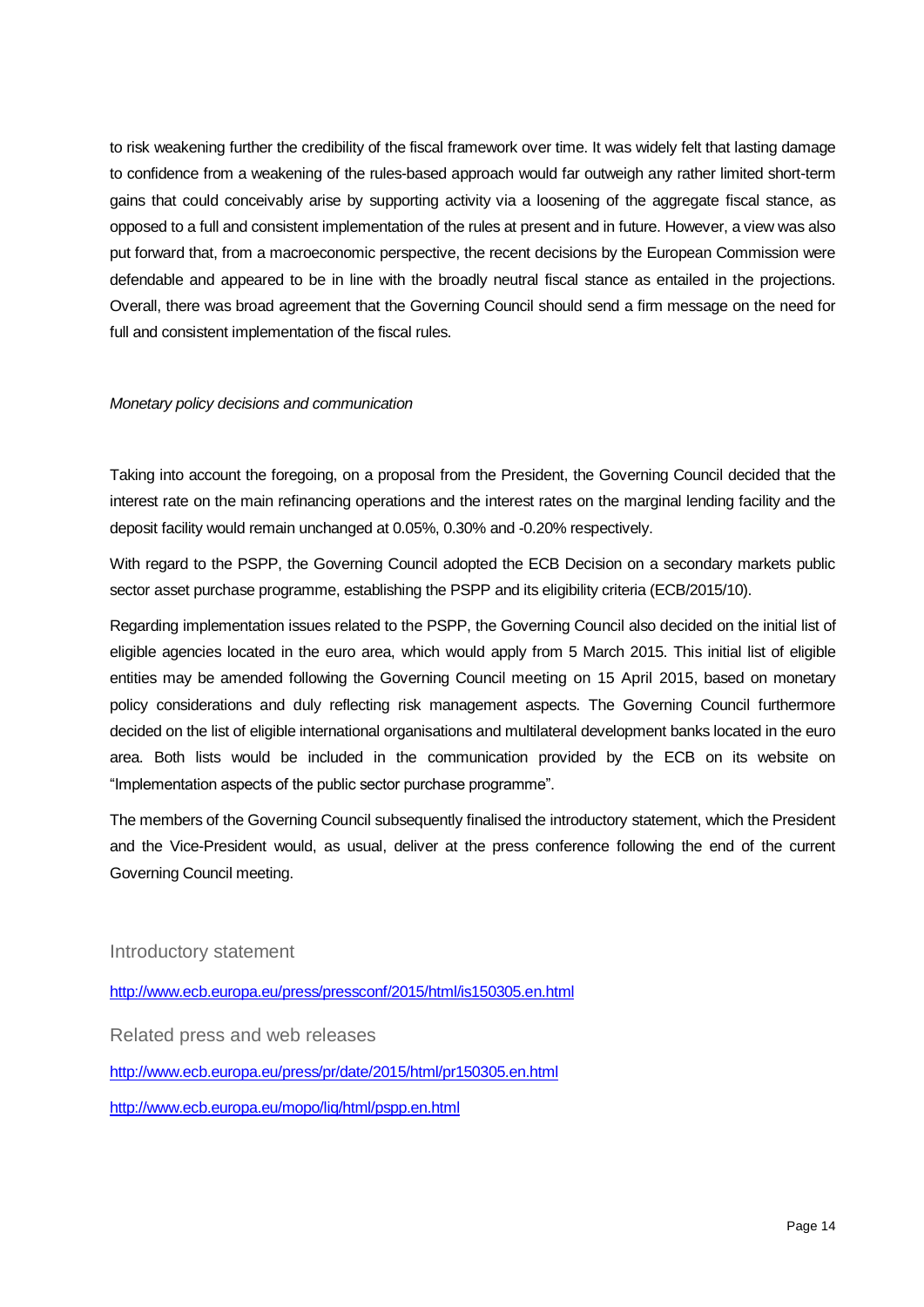# **Meeting of the ECB's Governing Council, 4-5 March 2015**

| <b>Members</b> |
|----------------|
|----------------|

Mr Draghi **President** Mr Constâncio Vice-President Mr Bonnici Mr Coene Mr Cœuré Mr Costa Ms Georghadji \* Mr Hansson Mr Honohan Mr Jazbec Mr Knot Ms Lautenschläger Mr Liikanen Mr Makúch Mr Mersch Mr Nowotny Mr Noyer Mr Praet Mr Rimšēvičs Mr Stournaras \* Mr Vasiliauskas \* Mr Visco \* Mr Weidmann

\* Members not holding a voting right in March 2015 under Article 10.2 of the ESCB Statute.

## **Other attendees**

Mr Van der Haegen Secretary, Director General Secretariat Mr Winkler **Deputy Secretary for monetary policy, Senior Adviser,** DG Economics

## **Accompanying persons**

| Mr Ayuso          |                          |
|-------------------|--------------------------|
| Mr Bitāns         |                          |
| Ms Buch           |                          |
| Mr Gaiotti        |                          |
| Mr Gauci          |                          |
| Mr Gerlach        |                          |
| Mr Hakkarainen    |                          |
| Mr Kaasik         |                          |
| Mr Kuodis         |                          |
| Ms Le Lorier      |                          |
| Mr Malo de Molina | Alternate to Mr Linde    |
| Mr Mooslechner    |                          |
| Mr Ramalho        |                          |
| Mr Schoder        | Alternate to Mr Reinesch |
| Mr Smets          |                          |
| Mr Stavrou        |                          |
| Mr Swank          |                          |
| Mr Tavlas         |                          |
| Mr Tóth           |                          |
| Mr Tratnik        |                          |